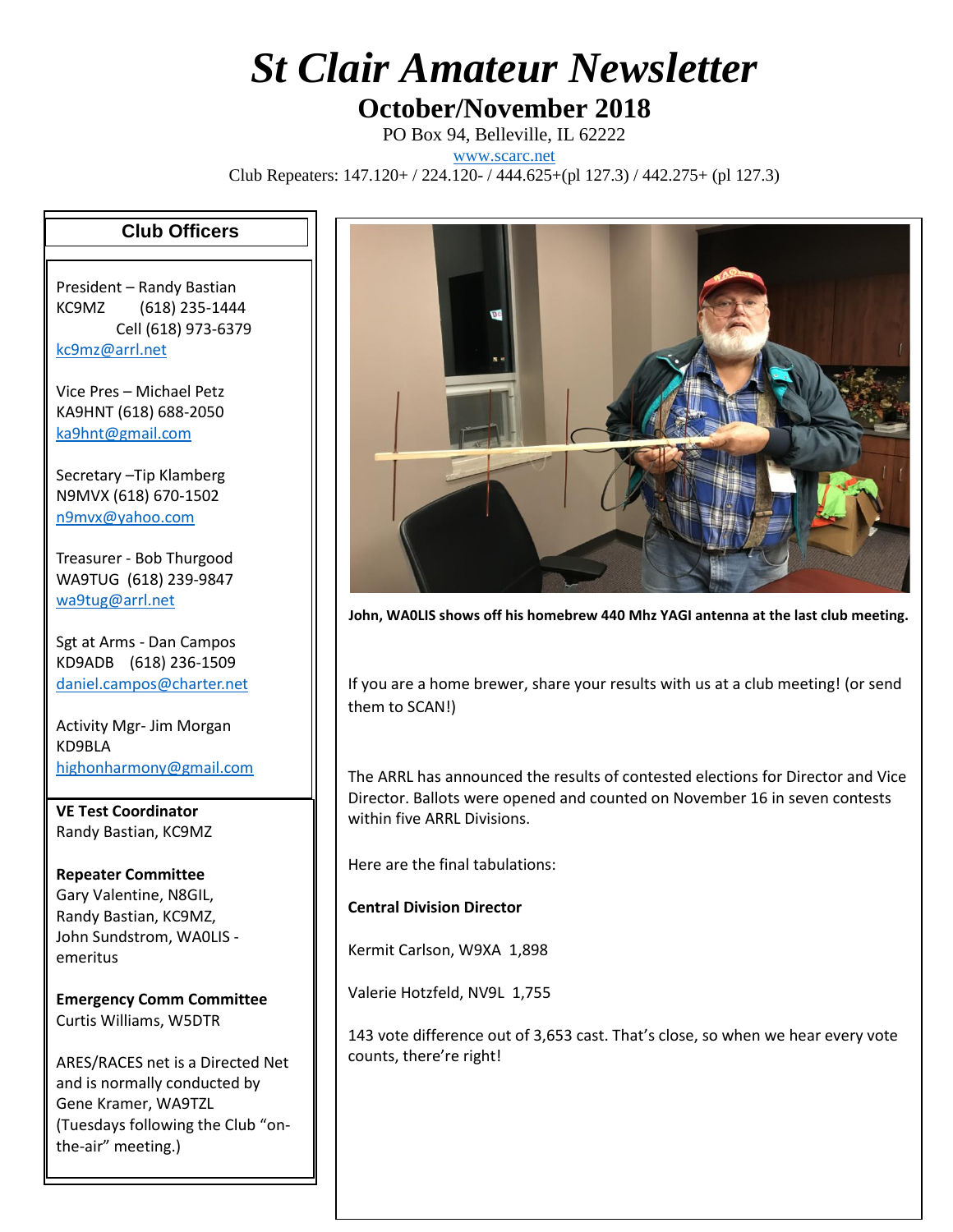Meeting Date, Time and Location: This month's meeting will be on November 29<sup>th</sup> at the Belleville Fire House #4. The meeting starts at 8:00PM. Many start to gather at 7:30PM. There *will* be testing this month at 7 PM.

**New Members:** New applications should be submitted to the Sgt. at Arms. Applications will be vetted by the Sgt. at Arms and will be brought forward for a vote at the next monthly meeting after being submitted. We look forward to meeting/greeting any new member because to grow our club, we must find people that love to talk (should not be too hard) and that would love to be on the radio. So putting the two together can make a dedicated enthusiast for HAM Radio. We welcome all new members and prospective members and thank them for their interest in Ham Radio.

Thank You to Harry Church, W0KXP, for his very generous donation to the K9GXU repeater fund.



Our sympathy to the family of Larry Matysik, a life member of our club. Many of you might remember that Larry was the ring side announcer of Wrestling at the Chase. The local show was at the Chase Park Plaza Hotel in St. Louis and aired of KPLR-TV channel 2. Larry was the son of Ed Matysik, W9RQR.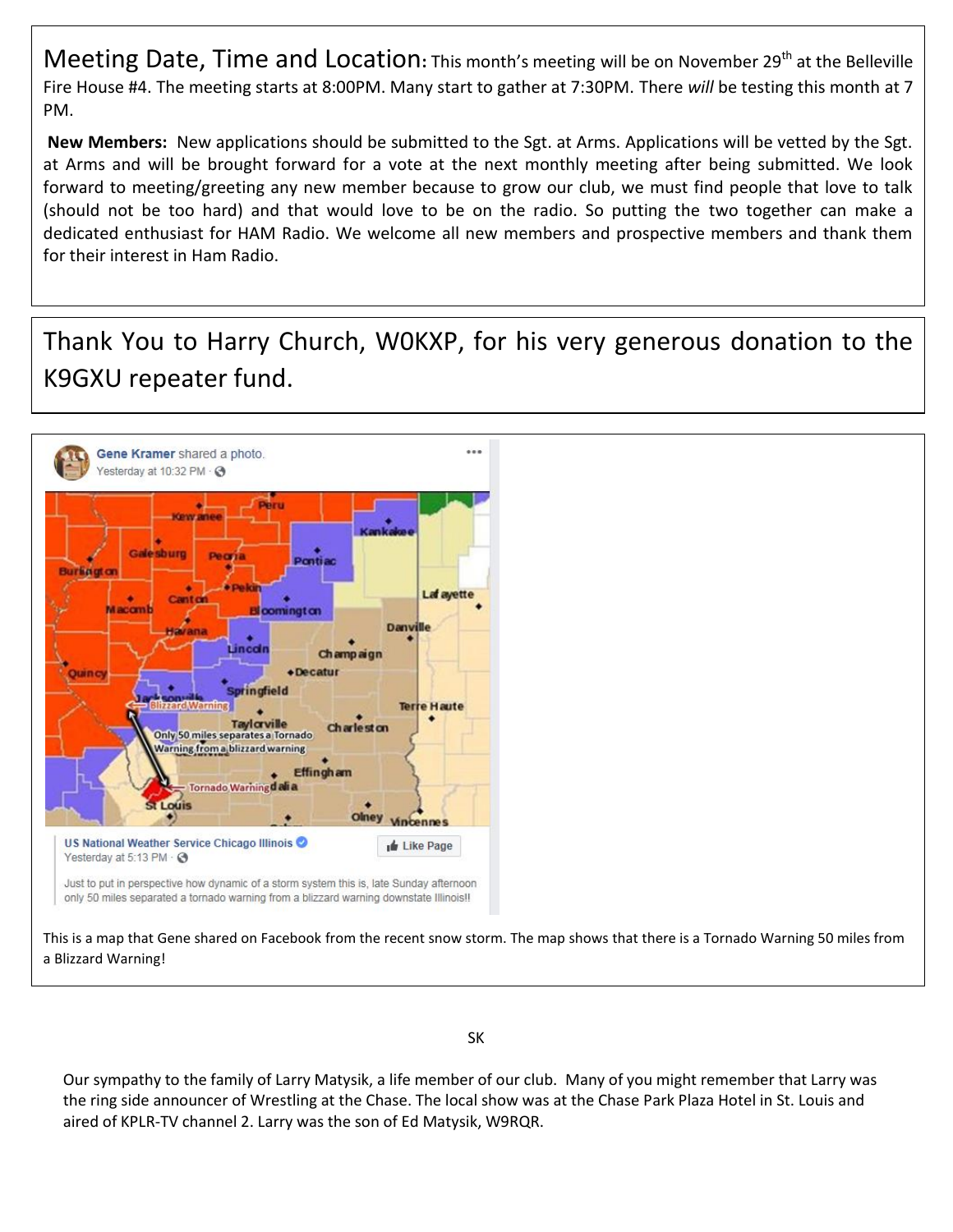## Upcoming Hamfests:

Winterfest January 26, 2019 Gateway Center, Collinsville, IL

Here are some short thoughts:

Don't forget to check in to Larry's, K9LWW, "Good Morning" drive time (7 – 8 am) net on our 2 meter repeater. Stop in and say HI!

Don't forget the club Christmas Dinner on December 13<sup>th</sup> at Eckert's Market.

Hope to see you at the meeting or on the air.

Remember to send anything you might have for SCAN to [kc9mz@arrl.net](mailto:kc9mz@arrl.net)

73 es gud dx,

Randy, KC9MZ